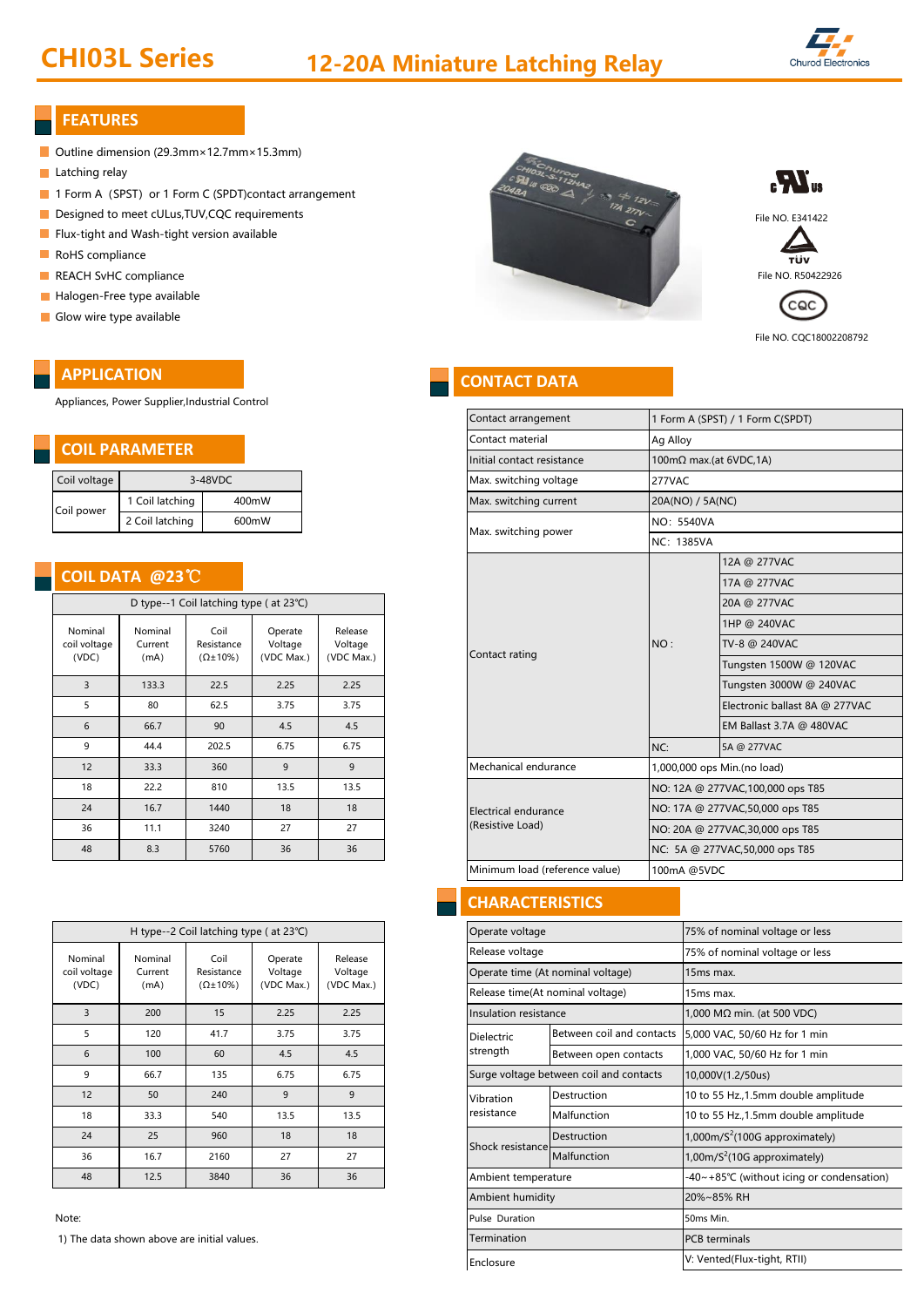(94V-0 Flammability Ratings)

Unit Weight **Approx.** 14g

Http://www.churod.com

2020 Rev.01 Churod Electronics Co., Ltd.

| <b>ORDERING INFORMATION</b>                                          |                             |      |      |    |   |   |                |      |
|----------------------------------------------------------------------|-----------------------------|------|------|----|---|---|----------------|------|
|                                                                      | <b>CHI03</b>                | $-V$ | $-1$ | 12 | D | A | $\overline{2}$ | ,000 |
| 1. Product Family<br>CHI03: 17A, Contact terminal pin 5.0mm (code 3) |                             |      |      |    |   |   |                |      |
| 2. Coil System<br>$L =$ Latching version                             |                             |      |      |    |   |   |                |      |
| 3. Enclosure<br>$V = V$ ented (Flux-tight, RTII)                     |                             |      |      |    |   |   |                |      |
| S = Sealed (Wash-tight, RTIII)<br>4. Number of Poles                 |                             |      |      |    |   |   |                |      |
| $1 = 1$ pole<br>5. Rated Coil Voltage                                |                             |      |      |    |   |   |                |      |
| 03,05,06,09,12,18,24,36,48VDC                                        |                             |      |      |    |   |   |                |      |
| <b>6.Coil Power</b><br>$D = 1$ coil latching 400mW                   | $H = 2$ coil latching 600mW |      |      |    |   |   |                |      |
| 7. Contact Arrangement<br>$A = Form A(SPST)$ $C = Form C(SPDT)$      |                             |      |      |    |   |   |                |      |
| <b>8.Contact material</b>                                            |                             |      |      |    |   |   |                |      |
| $2 = AgSnO2$<br>9. Additional numbers and /or letters                |                             |      |      |    |   |   |                |      |

000-999, AAA-ZZZ, aaa-zzz or blank, which does not represent electrical changes, only for specific customer requirements



# $\frac{6-0.5\times0}{2-0.4\times0.5}$





## OUTLINE DIMENSION WIRING DIAGRAMS (BOTTOM VIEWS)







**2 coil latching type** Form A Form C

÷  $\overline{1}$ 



PC BOARD LAYOUTS (BOTTOM VIEWS)

## **1 coil latching type**





**2 coil latching type**